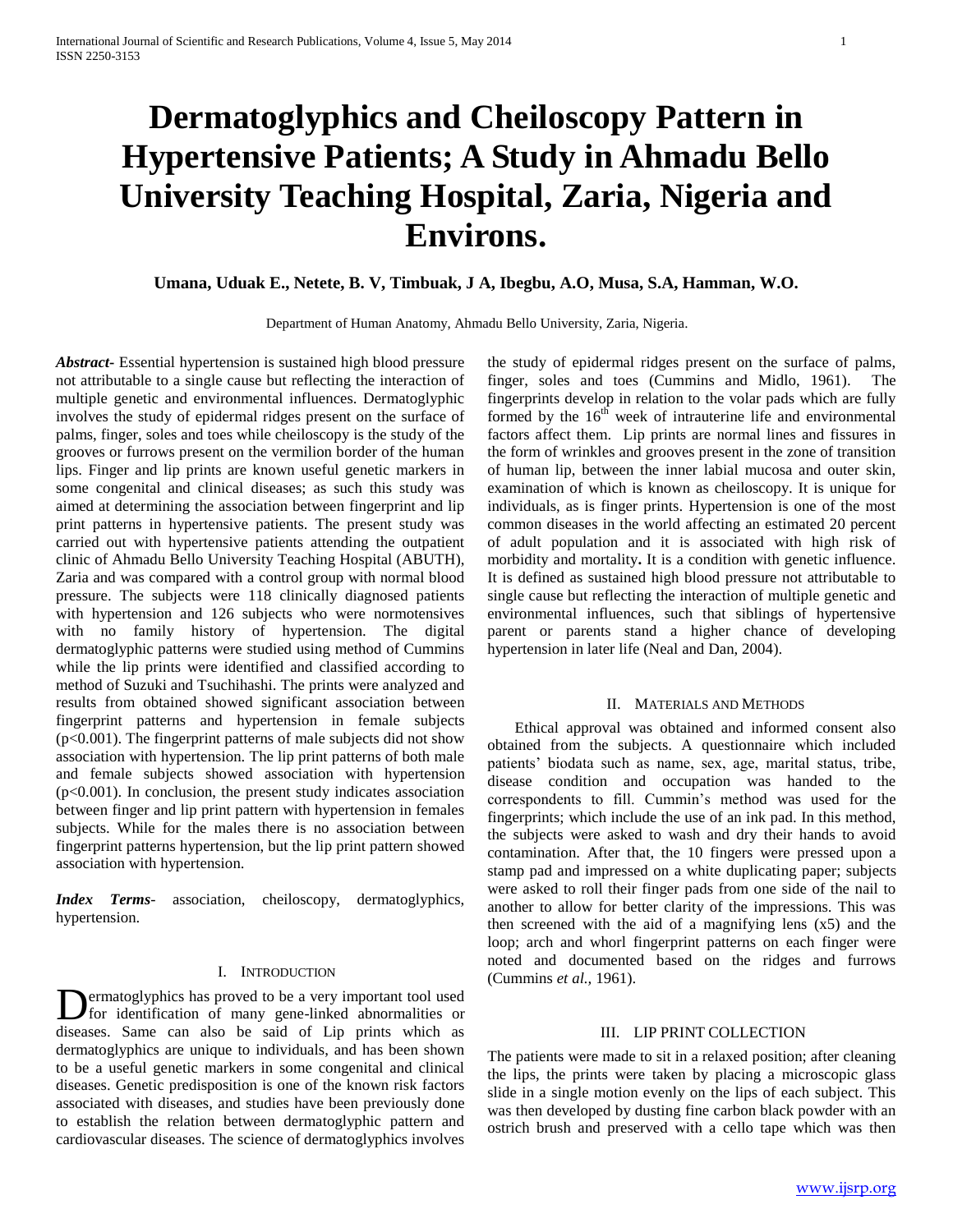studied using a magnifying lens (Suzuki *et al*., 1970). Because most lips contain more than one type of pattern, the lips were divided into four quadrants. Each quadrant is studied and the various types of lip prints are recorded. Each quadrant is read from the center of the lip outward toward the corner of the lip. The upper and lower lips are divided through the center by an imaginary vertical line, thus producing left and right upper and lower quadrants. The patterns in each quadrant were then analyzed and classified according to Suzuki and Tsuchihashi (Suzuki *et al.,* 1974, Tsuchihashi, (1974a,b).

#### IV. RESULTS AND DISCUSSION

 The fingerprint and lip print patterns was studied in 118 clinically diagnosed patients with hypertension and 126 subjects who were normotensives served as the control group and the following results were drawn using the Chi  $-\text{square}$  (x<sup>2</sup>) test and this showed differences in percentages and frequencies in distribution of print patterns between patients with hypertension and normal subjects and the differences were statistically significant ( $p<0.05$ ). This indicated association between the print patterns and hypertension.

### **Table 1; Association between fingerprint pattern on the left hand of hypertensive and normotensive male.**

|                 | Loop        | Whorl        | Arch         |
|-----------------|-------------|--------------|--------------|
| Normotensive    | 247 (65%)   | 103 (27.10%) | 30 (7.90%)   |
| Hypertensive    | 36 (63.45%) | 13 (25.64%)  | $6(10.91\%)$ |
| $X^2 = 0.745$ , | $df = 2$ ,  | $p = 0.69$ , | p > 0.05     |

Where  $x^2$  = Chi-square value, df = degree of freedom

 This table shows a higher loop occurrence in both groups with the normotensive (65%) having a higher value than that of the hypertensive (63.45%) followed by that of the whorl which was also higher in the normotensive (27.10%) than in the hypertensive (25.64%) and the arch which has a higher frequency in the hypertensive (10.91%) than in the normotensive (7.90%).

### **Table 2; Association between the fingerprint pattern on the right hand of hypertensive and normotensive male**

|                                           | Loop         | Whorl        | Arch        |  |  |  |  |
|-------------------------------------------|--------------|--------------|-------------|--|--|--|--|
| Normotensive                              | 246 (64.74%) | 114 (30.20%) | 20 (5.26%)  |  |  |  |  |
| Hypertensive                              | 39 (70.91%)  | 13 (23.64%)  | $3(5.45\%)$ |  |  |  |  |
| $X^2 = 0.95$ , df = 2, p = 0.62, p > 0.05 |              |              |             |  |  |  |  |

 In this case also, loop value was predominant with the hypertensive (70.91%) having a higher value than that of the normotensive (64.74%) but the whorl of the normotensive (30.20%) was significantly higher than that of the hypertensive (23.64%) and the was higher in the hypertensive with 5.45% than in the normotensive with 5.26%.

**Table 3; Association between the fingerprint pattern left hand of hypertensive and normotensive female**

|                                                     | Loop        | Whorl                                | Arch     |  |  |  |
|-----------------------------------------------------|-------------|--------------------------------------|----------|--|--|--|
| Normotensive                                        | 153 (61.2%) | 52 (20.8%)                           | 45 (18%) |  |  |  |
| Hypertensive                                        |             | 364 (68.04%) 150 (23.04%) 21 (3.93%) |          |  |  |  |
| $X^2 = 44.8$ , df = 2, p = 0.000000000184, p < 0.05 |             |                                      |          |  |  |  |

 In this table, there was a significantly higher loop pattern in the hypertensive (68.04%) than in the normotensive (61.2%) and the whorl pattern was also higher in the hypertensive (23.04%) than in the normotensive (20.8%) and the arch pattern had a higher frequency in the normotensive (18%) than in the hypertensive (3.93%).

#### **Table 4; Association between the fingerprint pattern on the right hand of hypertensive and normotensive female**

|                                                  | Loop        | Whorl      | Arch       |  |  |  |  |
|--------------------------------------------------|-------------|------------|------------|--|--|--|--|
| Normotensive                                     | $160(64\%)$ | 53 (21.2%) | 37 (14.8%) |  |  |  |  |
| Hypertensive                                     | 375         | 137        | 23(4.30%)  |  |  |  |  |
| $(70.09\%)$<br>$(25.61\%)$                       |             |            |            |  |  |  |  |
| $X^2 = 26.88$ , df = 2, p = 0.00000145, p < 0.05 |             |            |            |  |  |  |  |

 Table 3 shows a higher frequency of loop fingerprint pattern which was significantly higher in the hypertensive (70.90%) than in the normotensive (64%). This was also true for the whorl fingerprint pattern which was also higher in the hypertensive (25.61%) than in the normotensive (21.2%) but in the arch pattern, the frequency of the normotensive (14.8%) was higher in the hypertensive (4.30%).

### **Table 5; Association between fingerprint pattern on the left hand of hypertensive and normotensive for both male and female (overall left hand)**

|                                                            | Loop         | Whorl        | Arch        |  |  |  |
|------------------------------------------------------------|--------------|--------------|-------------|--|--|--|
| Normotensive                                               | 400 (63.49%) | 155 (24.60%) | 75 (11.90%) |  |  |  |
| Hypertensive                                               | 400 (67.79%) | 163 (27.62%) | 27 (4.57%)  |  |  |  |
| $\overline{X^2} = 21.50$ , df = 2, p = 0.0000214, p < 0.05 |              |              |             |  |  |  |

 On the above table, the frequency of loop fingerprint was significantly higher in the hypertensive (67.79%) than in the normotensive (63.49%). This was also true for the whorl pattern with the frequency in the hypertensive as 27.62% and that of the normotensive as 24.60%. However, the frequency of the arch pattern was significantly higher in the normotensive (11.90%) than in the hypertensive (4.57%).

**Table 6; Association between fingerprint pattern on the right hand of hypertensive and normotensive for both male and female (overall right hand)**

| remare (over an right hand)                  |              |              |            |  |  |  |  |  |
|----------------------------------------------|--------------|--------------|------------|--|--|--|--|--|
|                                              | Loop         | Whorl        | Arch       |  |  |  |  |  |
| Normotensive                                 | 406 (64.44%) | 167(26.51%)  | 57 (9.05%) |  |  |  |  |  |
| Hypertensive                                 | 416 (70.50%) | 147 (24.92%) | 27 (4.58%) |  |  |  |  |  |
| $\overline{X^2}$ = 10.81, df = 2, p = 0.004, |              | p<0.05       |            |  |  |  |  |  |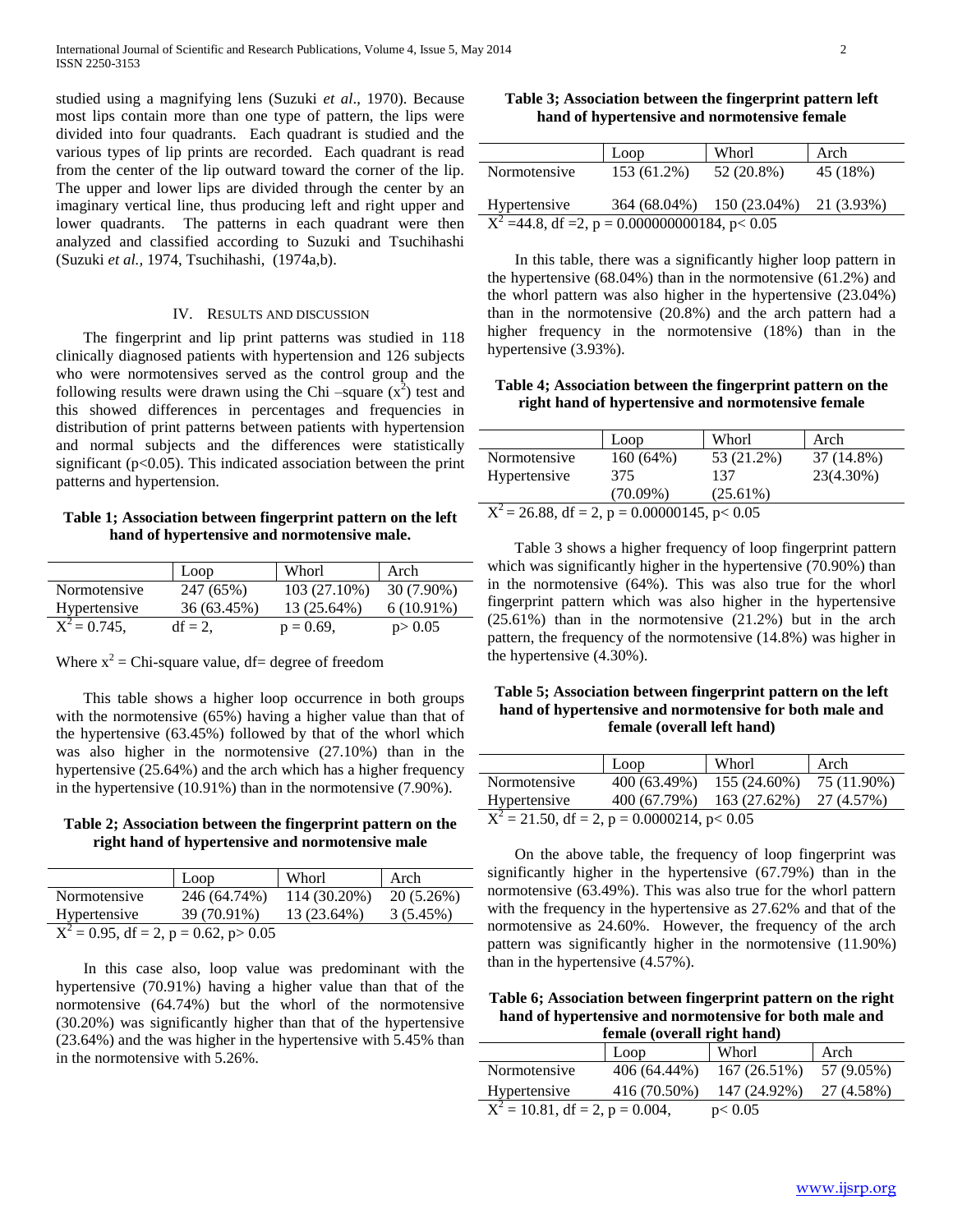The table shows the overall fingerprint pattern on the right hand with a higher frequency of loop in the hypertensive (70.50%) than on the normotensive (64.44%) but the patterns of the whorl and arch were higher in the normotensive with 26.51%

and 9.05% respectively than in the hypertensive with 24.92% and 4.58% respectively.

|  | Table 7; Association between lip print pattern of hypertensive and normotensive male |  |  |  |  |  |  |
|--|--------------------------------------------------------------------------------------|--|--|--|--|--|--|
|--|--------------------------------------------------------------------------------------|--|--|--|--|--|--|

|                          |              | <b>Branched</b> | Reticular   | Long         | Intersected   | Undifferentiated |
|--------------------------|--------------|-----------------|-------------|--------------|---------------|------------------|
|                          |              |                 |             | vertical     |               |                  |
|                          | Normotensive | 157(51.64%)     | 92(30.26%)  | $10(3.29\%)$ | $31(10.19\%)$ | $14(4.61\%)$     |
|                          | Hypertensive | 14 (31.81%)     | 12 (27.27%) | $0(0\%)$     | 18 (40.9%)    | $0(0\%)$         |
| $X^{2}=130.78$ , df = 4, |              | p<0.001         |             |              |               |                  |

 The table shows higher frequencies for the branched and reticular lip print patterns in the normotensive (51.64% and 30.26% respectively) when compared to the hypertensive's which were (31.81% and 27.27% respectively). This was also true for the frequency for the long vertical in normotensive (3.29%) compared to hypertensive which had none (0%). However, the reverse was the case for Intersected where frequency was much higher in hypertensive's compared to normotensives (40.9% and 10.19% respectively).

| Table 8. Association between lip print pattern of normotensive and hypertensive female |  |  |  |  |
|----------------------------------------------------------------------------------------|--|--|--|--|
|                                                                                        |  |  |  |  |

|                                     | <b>Branched</b> | Reticular   | Long vertical | Intersected | Undifferentiated |
|-------------------------------------|-----------------|-------------|---------------|-------------|------------------|
| Normotensive                        | 113             | 48          | 24            |             |                  |
|                                     | $(56.5\%)$      | (24%)       | $(12\%)$      | $(7.5\%)$   | $(0\%)$          |
| Hypertensive                        | 280             | 66          | 14            | 52          | 16               |
|                                     | $(65.42\%)$     | $(15.42\%)$ | $(3.27\%)$    | (12.15%)    | $(3.74\%)$       |
| $=$ 34.66, df = 4, p = 0.000000545, |                 | p<0.05      |               |             |                  |

 The table shows a higher frequency of branched lip print in the hypertensive  $(65.42\%)$  than in the normotensive  $(56.5\%)$  as opposed to the other patterns. The reticular and long vertical patterns were higher in the normotensive (24% and 12% respectively) than in the hypertensive (15.42% and 3.27%

 $\rm\,X}^2$ 

respectively) but the frequencies of the intersected and undifferentiated patterns were higher in the hypertensive (12.15% and 3.74% respectively) than in the normotensive (7.5% and 0% respectively).

**Table 9. Association between lip print pattern of hypertensive and normotensive for both male and female (overall lip print pattern)**

|                                         | <b>Branched</b> | Reticular   | Long vertical | Intersected | Undifferentiated |
|-----------------------------------------|-----------------|-------------|---------------|-------------|------------------|
| Normotensive                            | 270             | 140         | 34            | 46          | 14               |
|                                         | (53.57%)        | (27.78%)    | $(6.74\%)$    | $(9.13\%)$  | $(2.78\%)$       |
| Hypertensive                            | 294             | 78          |               | 70          | 16               |
|                                         | (62.29%)        | $(16.53\%)$ | $(2.97\%)$    | $(14.83\%)$ | $(3.34\%)$       |
| $X^2 = 31.10$ , df = 4, p = 0.00000296, |                 | p<0.05      |               |             |                  |

 From the table above, branched lip print pattern showed a higher frequency in both groups but was significantly higher in the hypertensive (62.29%) than in the normotensive (53.57%). The frequencies of the reticular and long vertical patterns were higher in the normotensive  $(27.78\%$  and  $6.74\%$  respectively) than in the hypertensive (16.57% and 2.97% respectively) but that of the intersected and undifferentiated patterns were higher in the hypertensive (14.83% and 3.34% respectively) than in the normotensive (9.13% and 2.78% respectively).

#### V. DISCUSSION

 Most studies have shown ulnar loop as having the highest percentage in normal population followed by whorl, arch and radial loop (Oladipo and Akanigha, 2005; Oladipo 2007). Our observation in this study was in agreement with most of these earlier studies as the loop pattern was predominant followed by whorl and the least was arch Tables 1-6. Table 1 and 3 shows the comparison between the fingerprint patterns on the left hand of male and female hypertensive and normotensive respectively, the results showed a higher frequency of loop pattern in both normotensive and hypertensive followed by the whorl and arch fingerprint patterns. In the males however there was no association between the print pattern and hypertension in the males, while for the females there was significant association at p˂0.05. Tables 2 and 4 shows the comparison between the fingerprint patterns on the right hands of male and female hypertensive and normotensive respectively, the results is similar to the left as it showed a higher frequency of loop pattern in both normotensive and hypertensive followed by the whorl and arch fingerprint patterns. Also observed was there was no association between the print pattern and hypertension in the males, while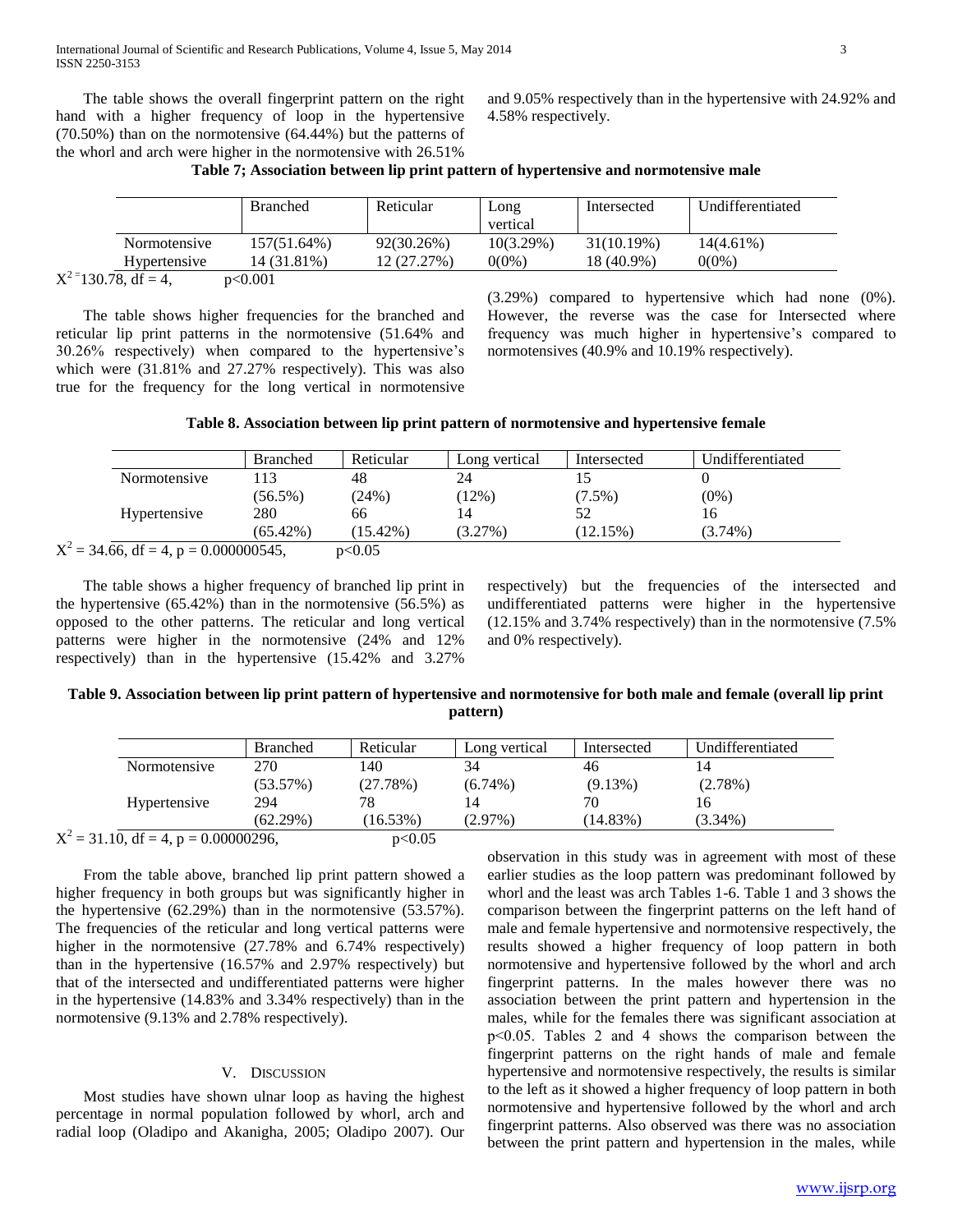for the females there was significant association at p˂0.05. Tables 5 and 6 which shows the total fingerprint patterns for right and left hands for both sex shows a similar patterns as above. For the combined group, there was significant association between the print pattern and hypertension at p˂0.05and this is attributable to the very high association by the females. The findings of this study is in contrast to several others studies done elsewhere. The study by Pervez *et al.,* in 2012 using 100 hypertensive patients attending outpatient clinic in Lahore showed whorl pattern of finger prints having 67%, patients with Loop pattern were twenty eight (28%) and pattern of composite was 5%, no patient had arch pattern. A similar study by Dike using 80 essential hypertensive patients attending clinic at the University of Port Harcourt teaching hospital Rivers State Nigeria showed highest frequency as whorl pattern on both hands with the average value of 66.6%. This is followed by the ulnar loop pattern (20.6%), the arch pattern (9.0%) and radial loop pattern (7.0%). The two studies however did not use non hypertensive group for comparison. This was also in contrast to the work of Jain *et al.,* 1984 who worked on essential hypertension and revealed that the whorl fingerprint pattern was more common in hypertensive than the loop. In another study done by Oladipo *et al*., in 2010 the findings where partially similar. They studied fingerprint pattern amongst the indigenes of Rivers state. Their study of both left and right hands of patients with essential hypertension revealed whorl as having the highest frequency in most digits of the right and left hands of the patients, while in normal individuals ulnar loop had the highest frequencies of occurrence in the right hand. However, on the left hands of normal subject radial loop had the highest frequency. Their studies also revealed that the frequency of loops were higher in the normotensives when compared with that of the hypertensive's. However, the results obtained was not statistically significant.

 Table 7 shows the association between lip print patterns of hypertensive and normotensive in males. It revealed a higher frequency of branched lip print pattern in the normotensive (51.64%) than in the hypertensive (31.38%). However, the reverse was the case for Intersected where frequency was much higher in hypertensive's compared to normotensives (40.9% and 10.19% respectively). In this group there is statistical significant association between the lip print patterns of hypertensive and normotensive subjects. Tables 8 presents data of female hypertensive's and normotensives. The table shows a higher frequency of branched lip print in the hypertensive (65.42%) than in the normotensive (56.5%). Unlike in the males, the intersected was higher in the hypertensive's (12.15%) when compared to normotensives (7.5%). Also significantly different was the undifferentiated which had 4.61% in normotensive males and 0% in females while the hypertensive's males had 0% and the females had 3.74% respectively. Literature search did not reveal similar studies on the lip print patterns on hypertensive patients, but for the normotensives, this work agrees with the work of Magda *et al.,* 2010 who worked on morphological patterns of lip prints in Saudi Arabia and showed that the branched pattern had a significantly higher value in the males than in the females. For the different sexes there exit a significant association between print pattern and hypertension.

 Tables 9 which shows the association of lip print patterns of hypertensive and normotensive females and overall respectively reveals a higher frequency of the branched lip print pattern in the hypertensive (65.42% and 62.29% respectively) than in the normotensive (56.5% and 53.57% respectively). This work also agrees with that of Magda *et al.,* 2010. Tsuchihashi found that Type III was predominant among the Japanese subjects (Tsuchihashi, 1974), while in India, Vahanwalla and Parekh studied lip prints from 50 male and 50 female subjects from Mumbai, They found that type I (branched) was predominant in the lower lip among the females and that the male subjects tended to have different types in all quadrants of the lips (Vahanwalla and Parekh, 2000).

#### VI. CONCLUSION

 The result from the present study indicates a significant association between fingerprint pattern and hypertension and as well as lip print pattern and hypertension in the females subjects. While for the males there is no association between fingerprint patterns hypertension, however the lip print pattern showed significant association hypertension. It may therefore be possible to predict risks of developing this disease in sexes with very significant association from the fingerprints and lip prints. It can therefore serve as a non-invasive predictive tool in determining those people who are at risk of developing hypertension so that clinicians and the general public at large can be informed and habits which could predispose one to hypertension can be avoided.

#### **REFERENCES**

- [1] Cummins H. and C. Midlo Fingerprints, Palms and Soles, an Introduction to Dermatoglyphics 2nd edition (New York: Doves Publications Incorporated) (1961): pp: 121-124.
- [2] Dike Eberechi U, Oladipo Gabriel S., Okoh Peter DA Comparative Study Of The Digital Pattern, Position Of Triradii, B-C And A-D Palmar Distances Of Diabetic Subjects And Essential Hypertensive Individuals In River State. International Journal of Advanced Biotechnology and Research, .(2012) (3)2, pp 615-620 http://www.bipublication.com
- [3] Jain, P. K and Sharma, B. K and Marthur, B. D. Dermatoglyphics in essential hypertension. Journal of Association of Physicians. India. (1984) 32 (4):335 – 337
- [4] Magda Ahmed El Domiaty, Sami Awda Al-gaidi, Ahmed Abdelmoneim Elayat, Maha Diaa Eldein Safwat, Sherief Ahmed Galal. Morphological patterns of lip prints in Saudi Arabia at Almadinah Almonawarah province. Forensic Science International(2010): 200 179.e1–179.e9
- [5] Neal Urea and Dan Rutherford High blood pressure: http//metdoctor.com (2004).
- [6] Oladipo, G.S. and E.B. Akanigha. Dermatolgoyphic Patterns in Androgenic Alopecia in a South Eastern Nigeria Population. Journal of experimental and clinical Anatomy, ( 2005). 4(2): 44-47.
- [7] Oladipo, G.S. Olotu Joy, H.B. Fawehinmi, P.O. Okoh and A.D. Iboroma,. Dermatoglyphic patternsin Idiopathic (primary) dilated cardiomyopathy, in south southern Nigeria. Scientific research and essay, (2007) 2 (10): 416- 420.
- [8] Oladipo,G.S; Osogba,I.G; Bobmanuel, I; Ugboma, H.A.A;sapira, M.K., Ekeke, O.N "Palmar Dermatoglyphics in Essential Hypertension Amongst Rivers Indigenes" Australian Journal of Basic and Applied Sciences, (2010) 4(12): 6300-6305, ,ISSN 1991-8178.
- [9] Pervez Iqbal, Abdul Ghani Korai, Mudaser Hussain Abbasi, Rana Muhammad Akhtar, Tufail Ahmed Soomro, Rizwan Ahmed, Muhammad Hammad, Haroon Habib Dermatoglyphics Pattern in Hypertensive Patients